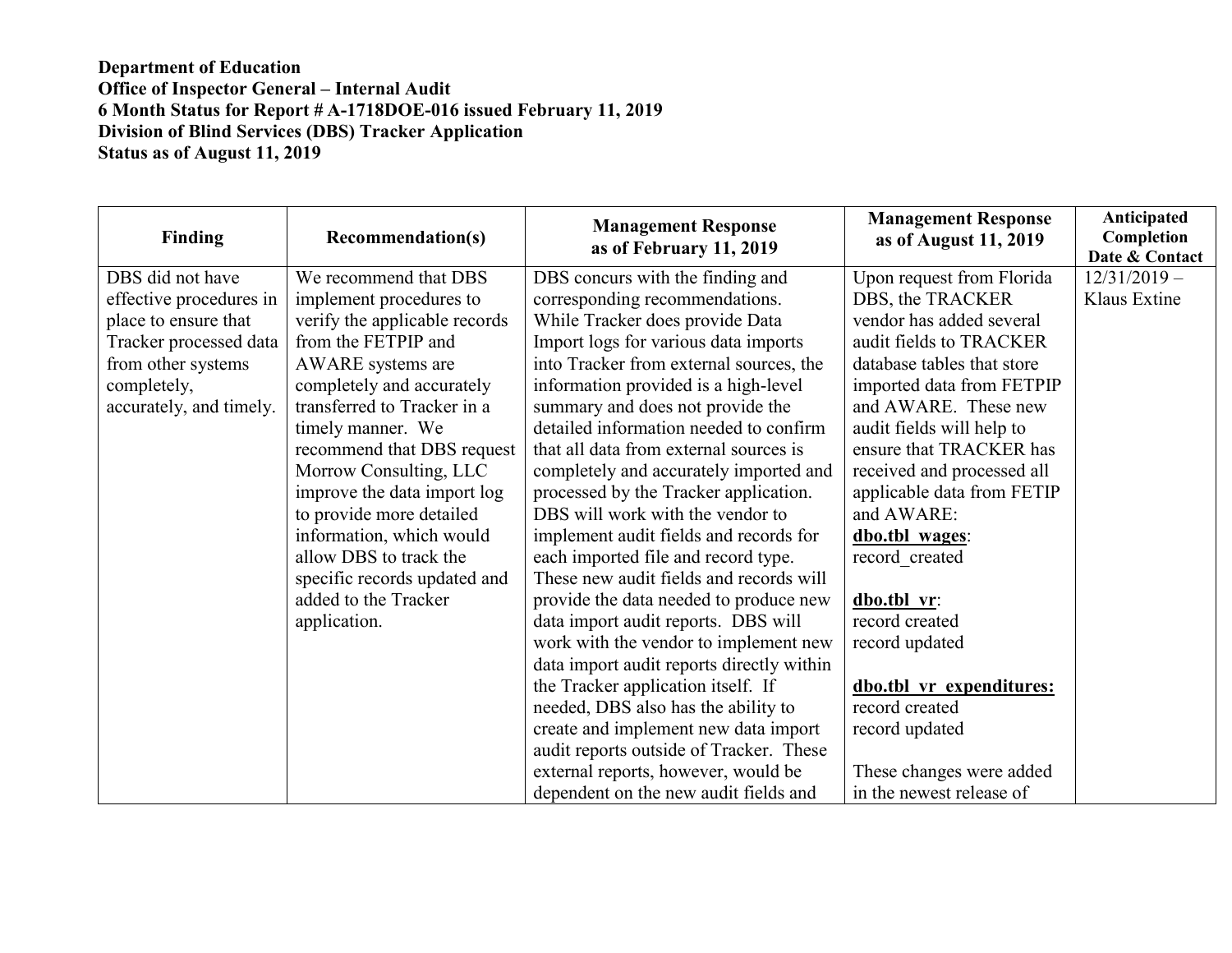| <b>Finding</b> | <b>Recommendation(s)</b> | <b>Management Response</b><br>as of February 11, 2019                                                                                                                                                                                                                                                                                                                                                                                                               | <b>Management Response</b><br>as of August 11, 2019                                                                                                                                                                                                                                                                                                                                                                                                                                                                                                                        | Anticipated<br>Completion<br>Date & Contact |
|----------------|--------------------------|---------------------------------------------------------------------------------------------------------------------------------------------------------------------------------------------------------------------------------------------------------------------------------------------------------------------------------------------------------------------------------------------------------------------------------------------------------------------|----------------------------------------------------------------------------------------------------------------------------------------------------------------------------------------------------------------------------------------------------------------------------------------------------------------------------------------------------------------------------------------------------------------------------------------------------------------------------------------------------------------------------------------------------------------------------|---------------------------------------------|
|                |                          | records that must be implemented<br>within Tracker. The preferred method<br>is to completely build the data import<br>audit process within the Tracker<br>application. DBS will immediately<br>initiate discussions with the vendor to<br>design and implement the processes<br>described above. The completion<br>timeframe of all described actions is<br>dependent on the availability of the<br>vendor.<br><b>Anticipated Completion Date:</b><br>June 30, 2019 | Tracker version 3.1.8, and<br>Florida DBS is currently in<br>the process of updating<br><b>TEST TRACKER to</b><br>version 3.1.8 in our new<br><b>TEST TRACKER</b><br>environment. Florida DBS<br>has also created several<br>draft SQL queries to track<br>the import into TRACKER<br>of Quarterly UI Wage Data<br>from FETPIP and the<br>import of AWARE VR<br>Cases and updated AWARE<br>VR Expenditures. Upon<br>completion and validation<br>of the final SQL queries,<br>Florida DBS will utilize the<br>final queries to produce new<br>data import audit reports in |                                             |
|                |                          |                                                                                                                                                                                                                                                                                                                                                                                                                                                                     | QPIS.                                                                                                                                                                                                                                                                                                                                                                                                                                                                                                                                                                      |                                             |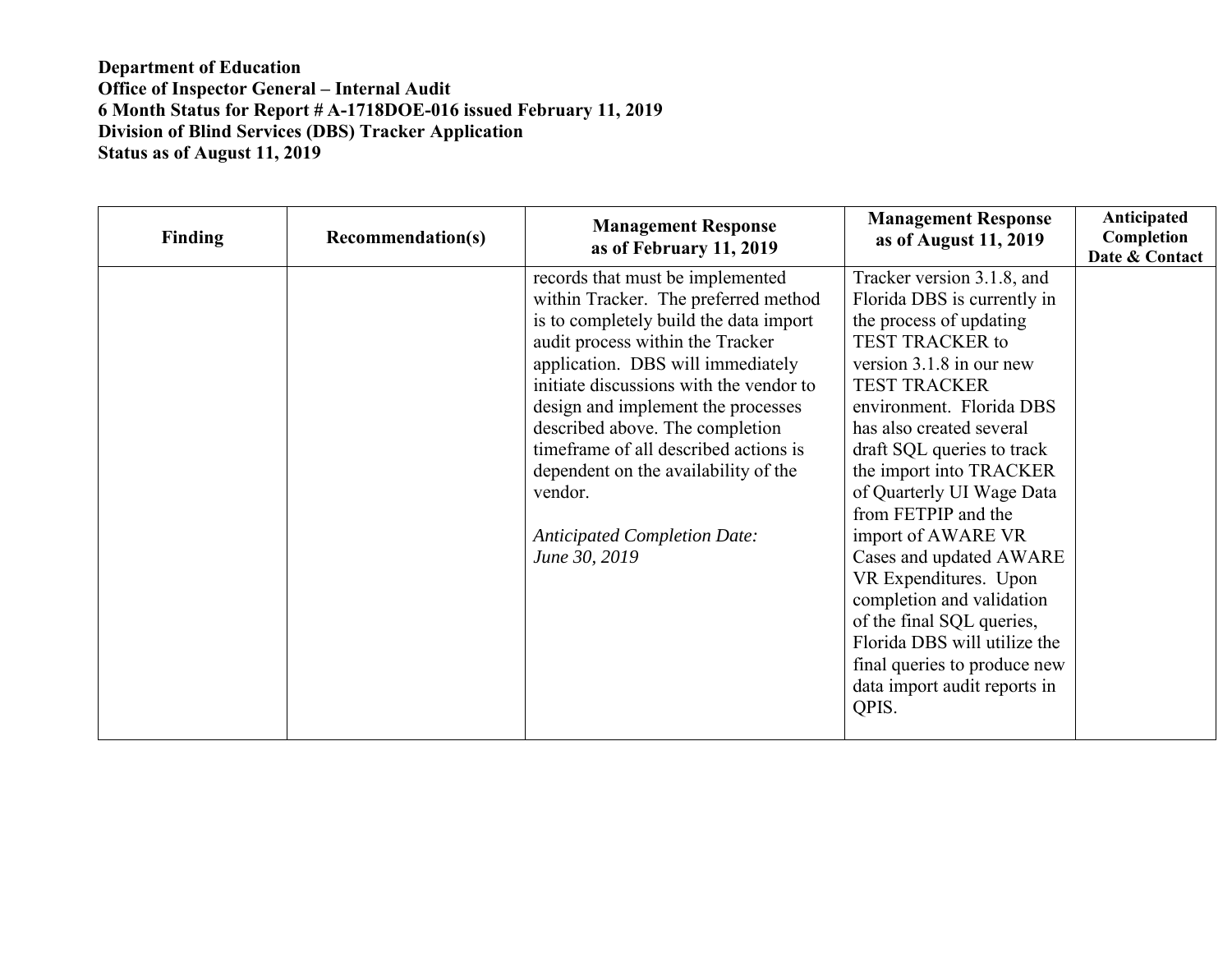| Finding                 | <b>Recommendation(s)</b>        | <b>Management Response</b><br>as of February 11, 2019 | <b>Management Response</b><br>as of August 11, 2019 | Anticipated<br>Completion<br>Date & Contact |
|-------------------------|---------------------------------|-------------------------------------------------------|-----------------------------------------------------|---------------------------------------------|
| DBS did not utilize     | We recommend DBS                | DBS concurs with the finding and                      | Florida DBS completed the                           | $12/31/2019 -$                              |
| SVES data when          | complete the federal SVES       | corresponding recommendations. The                    | <b>TRACKER Certification</b>                        | Klaus Extine                                |
| identifying potentially | review and approval process     | receipt of SSI or SSDI benefits in                    | package and submitted to                            |                                             |
| eligible claims for     | and utilize SSI and SSDI        | Tracker is tracked via three separate                 | SSA for review on                                   |                                             |
| submission to SSA.      | information to determine        | methods:                                              | $5/27/2019$ . We also asked                         |                                             |
|                         | reimbursement eligibility.      |                                                       | to schedule a TRACKER                               |                                             |
|                         | We further recommend that,      | 1. The SVES file from SSA which                       | Certification Review in                             |                                             |
|                         | upon receipt of SVES data,      | includes SSI and SSDI benefit                         | September 2019, but have                            |                                             |
|                         | DBS review all cases that       | data.                                                 | not yet received a response                         |                                             |
|                         | were not submitted to SSA       |                                                       | from SSA. Florida DBS is                            |                                             |
|                         | from August $1, 2016$ ,         | 2. The data import from the                           | currently working to update                         |                                             |
|                         | through the date of SVES        | <b>AWARE Case Management</b>                          | <b>TEST TRACKER to</b>                              |                                             |
|                         | receipt, to ensure all eligible | System which tracks the                               | version 3.1.8 in our new                            |                                             |
|                         | claims not previously           | assignment of SSI/SSDI benefits                       | <b>TEST TRACKER</b>                                 |                                             |
|                         | identified are submitted to     | by client as recorded by DBS                          | environment, and we expect                          |                                             |
|                         | SSA.                            | staff.                                                | to have completed the                               |                                             |
|                         |                                 |                                                       | upgrade in PRODUCTION                               |                                             |
|                         |                                 |                                                       | <b>TRACKER</b> before our                           |                                             |
|                         |                                 | 3. The 'In Use' Response file from                    | <b>TRACKER Certification</b>                        |                                             |
|                         |                                 | SSA which only allows the                             | Review by SSA. Upon                                 |                                             |
|                         |                                 | assignment of an individual as                        | certification by SSA to                             |                                             |
|                         |                                 | 'in-use' to DBS if that                               | utilize SVES IV data in                             |                                             |
|                         |                                 | individual is receiving SSI or                        | TRACKER, FLORIDA                                    |                                             |
|                         |                                 | SSDI benefits.                                        | DBS will resume the                                 |                                             |
|                         |                                 |                                                       | processing of SVES IV data                          |                                             |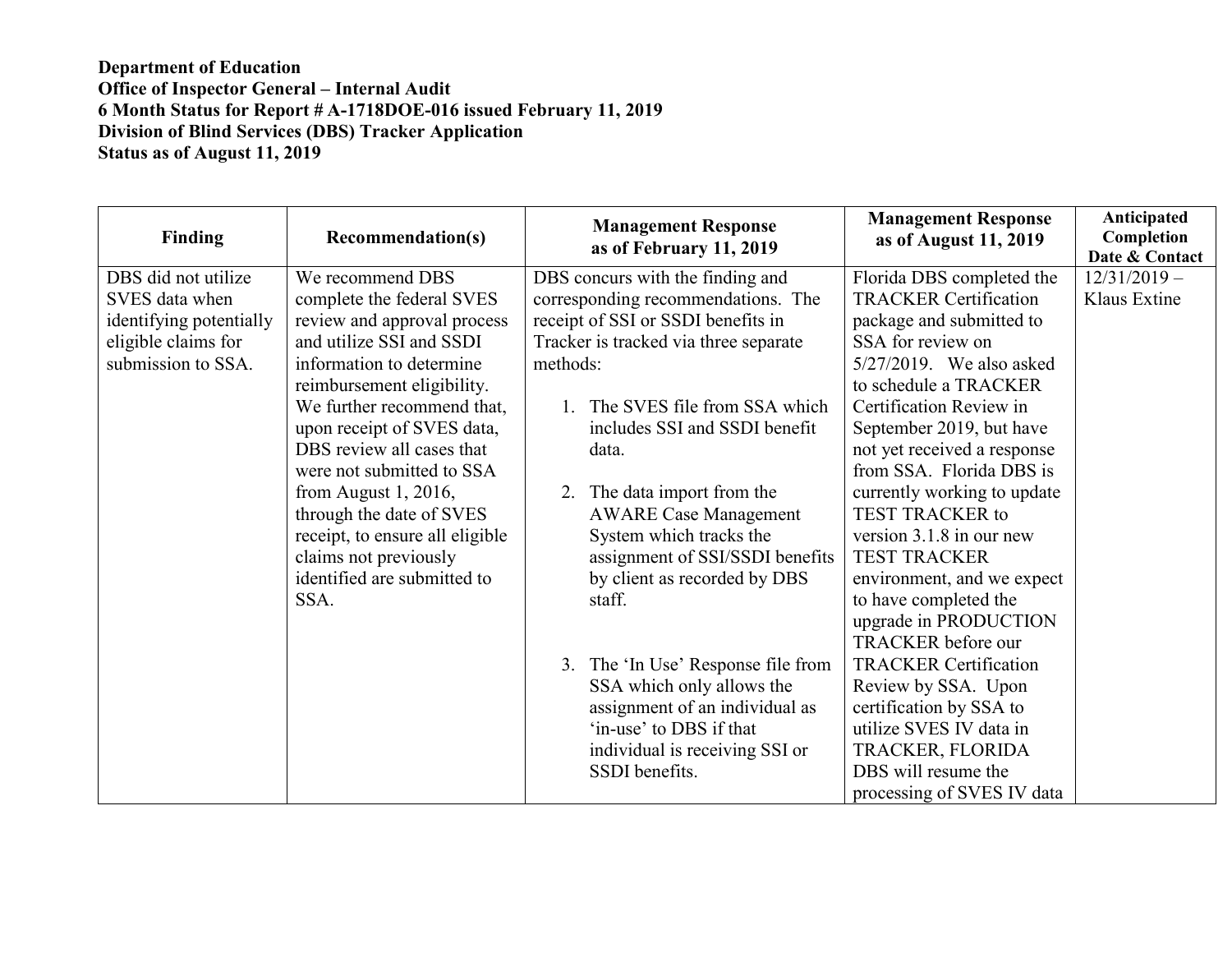| Finding | <b>Recommendation(s)</b> | <b>Management Response</b><br>as of February 11, 2019 | <b>Management Response</b><br>as of August 11, 2019 | Anticipated<br>Completion<br>Date & Contact |
|---------|--------------------------|-------------------------------------------------------|-----------------------------------------------------|---------------------------------------------|
|         |                          | While the lack of SVES file data in                   | by TRACKER.                                         |                                             |
|         |                          | Tracker does not prevent cases from                   |                                                     |                                             |
|         |                          | being submitted for reimbursement (as                 |                                                     |                                             |
|         |                          | long as the other two methods are used                |                                                     |                                             |
|         |                          | to record and track SSI/SSDI benefits),               |                                                     |                                             |
|         |                          | DBS acknowledges that it is preferable                |                                                     |                                             |
|         |                          | to utilize all three methods, and has                 |                                                     |                                             |
|         |                          | decided to initiate the review and                    |                                                     |                                             |
|         |                          | approval process with SSA for the use                 |                                                     |                                             |
|         |                          | of the SVES file within Tracker. DBS                  |                                                     |                                             |
|         |                          | plans to complete and submit to SSA                   |                                                     |                                             |
|         |                          | the necessary paperwork to initiate the               |                                                     |                                             |
|         |                          | SVES file approval process in early                   |                                                     |                                             |
|         |                          | 2019. Upon the receipt and import of                  |                                                     |                                             |
|         |                          | SVES data into Tracker, DBS will                      |                                                     |                                             |
|         |                          | review all cases in Tracker to ensure                 |                                                     |                                             |
|         |                          | that any eligible claims not previously               |                                                     |                                             |
|         |                          | identified are submitted to SSA for                   |                                                     |                                             |
|         |                          | reimbursement consideration. Lastly,                  |                                                     |                                             |
|         |                          | the vendor is currently considering                   |                                                     |                                             |
|         |                          | adding a configuration option to                      |                                                     |                                             |
|         |                          | Tracker which would allow Tracker to                  |                                                     |                                             |
|         |                          | ignore whether or not an individual was               |                                                     |                                             |
|         |                          | receiving SSA benefits, and would                     |                                                     |                                             |
|         |                          | create a reimbursement claim based                    |                                                     |                                             |